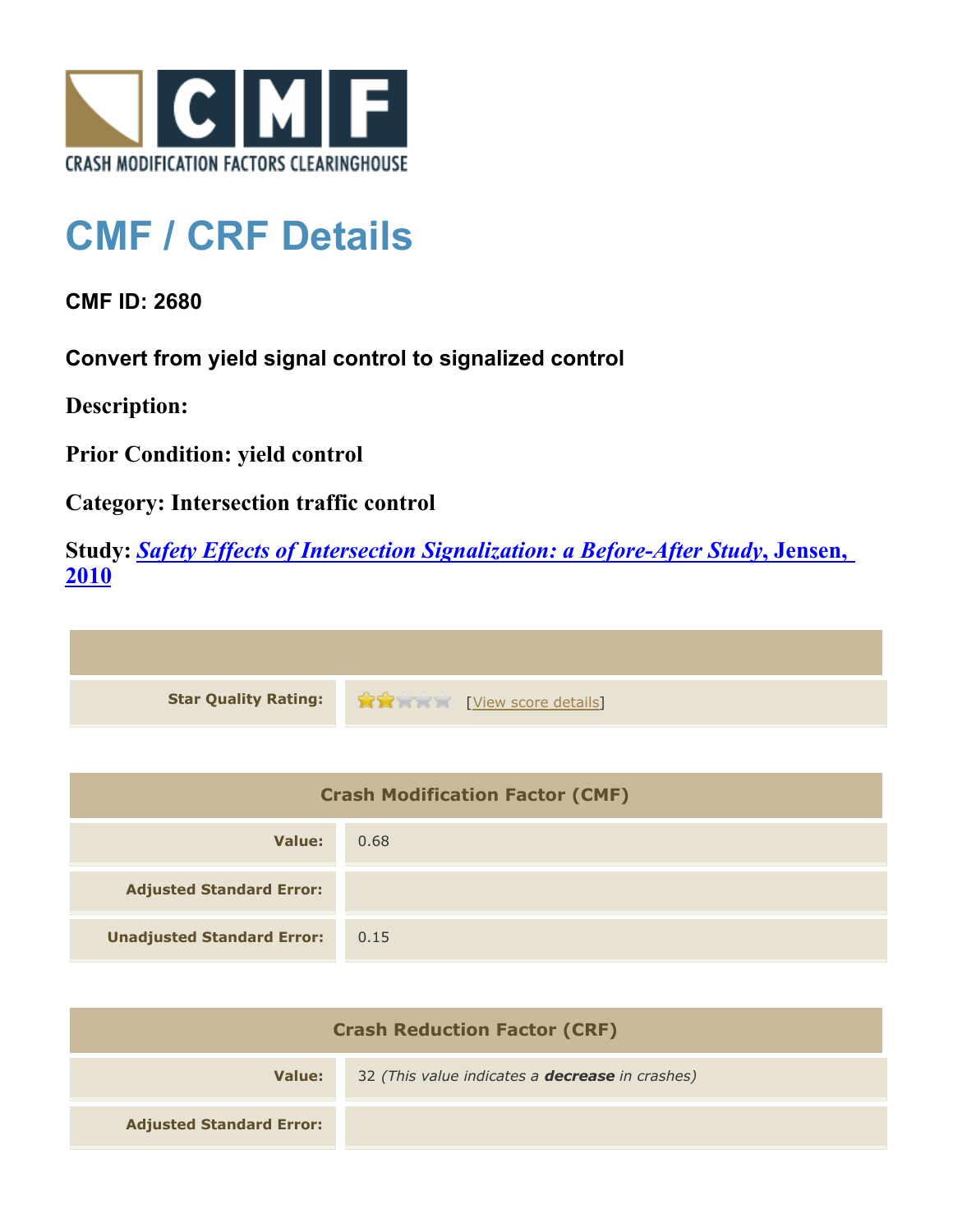| <b>Applicability</b>       |                    |
|----------------------------|--------------------|
| <b>Crash Type:</b>         | Vehicle/pedestrian |
| <b>Crash Severity:</b>     | All                |
| <b>Roadway Types:</b>      | Not Specified      |
| <b>Number of Lanes:</b>    |                    |
| <b>Road Division Type:</b> |                    |
| <b>Speed Limit:</b>        |                    |
| <b>Area Type:</b>          | Urban              |
| <b>Traffic Volume:</b>     |                    |
| <b>Time of Day:</b>        | All                |

## *If countermeasure is intersection-based*

| <b>Intersection Type:</b>         | Roadway/roadway (not interchange related) |
|-----------------------------------|-------------------------------------------|
| <b>Intersection Geometry:</b>     | $3$ -leg                                  |
| <b>Traffic Control:</b>           | Signalized                                |
| <b>Major Road Traffic Volume:</b> |                                           |
| <b>Minor Road Traffic Volume:</b> |                                           |

| <b>Development Details</b>      |              |
|---------------------------------|--------------|
| <b>Date Range of Data Used:</b> | 1976 to 2004 |
| <b>Municipality:</b>            | Copenhagen   |
| State:                          |              |